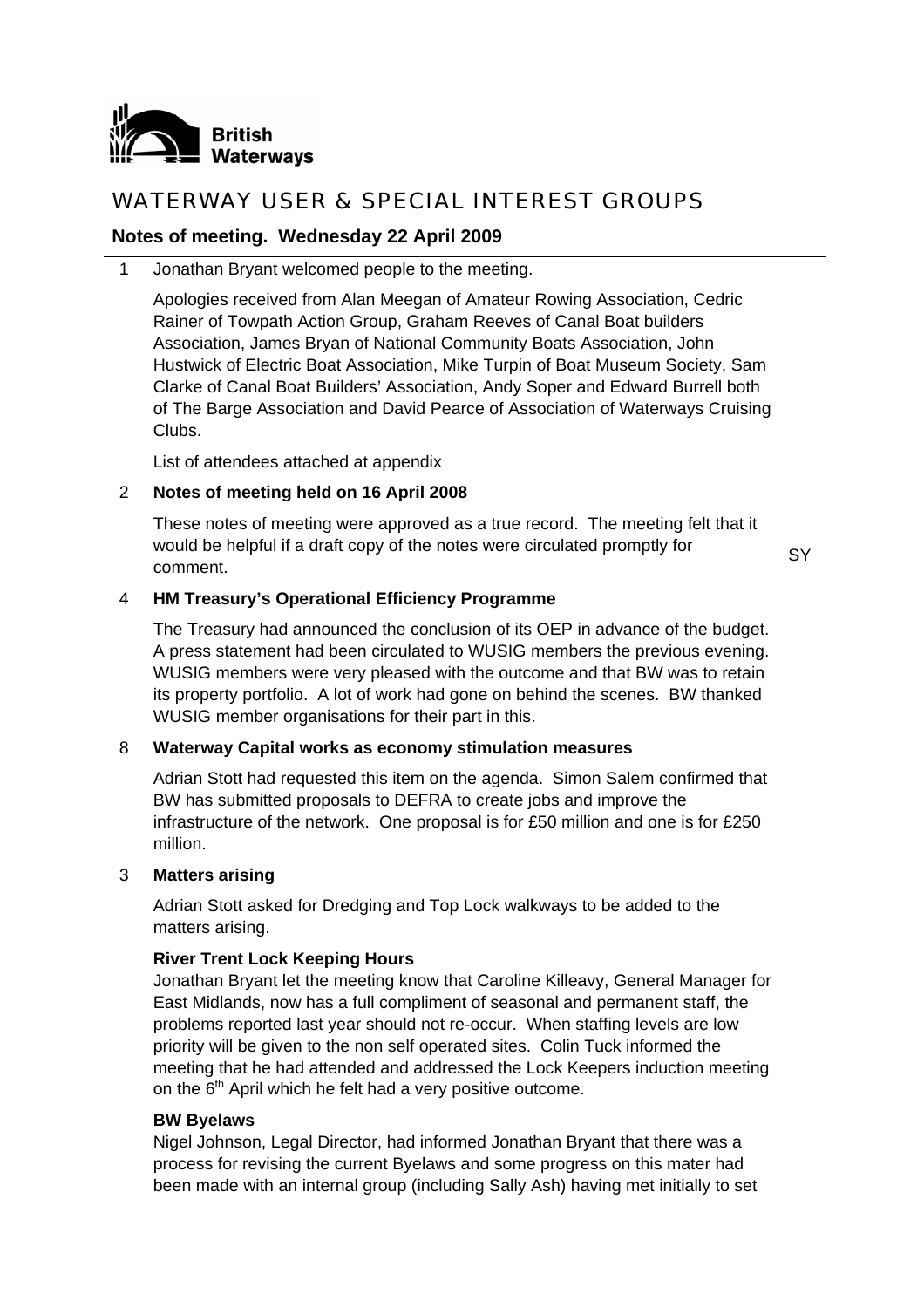out this process more clearly. The paper brought forward by this internal group would then go to public consultation late 2009 / early 2010. Adrian Stott suggested that there be a third intermediary stage where the paper would be circulated to WUSIG for comment pre-consultation.

### **K & A Canal Status**

It was confirmed to the meeting that parts of the Kennet and Avon canal had cruising status and others had remainder status. BW treats the whole of the K&A as cruising as far as its operations and maintenance are concerned. BW had slackened off attempts to upgrade the Remainder sections in the run up to the Operational Efficiency Programme, however, after the news released today BW are in a position to push this forward again. Noted that DEFRA is responsible for the decision. BW to apply for Cruiseway status as soon as practically possible.

### **Towpath Tree Removal Programme**

Vince Moran spoke about Fountains' background in forestry which will result in some significant improvements in this area. Adrian Stott reminded the meeting of Robin Evans' 'Veg Pledge' where commitment was made to remove all vegetation (inc. trees) from Waterway to Wall within 1 year. Although after speaking to General Managers he was informed that this process is being carried out over the next 5 years. Some clarity was requested as this was in direct conflict with Robin Evans' 'Veg Pledge'. Vince Moran offered to send the vegetation programme out by the end of May 2009. Examples where trees were left standing whilst other were removed and where coppicing was occurring after trees were cut but the stumps not poisoned were given to Vince Moran. Vince Moran felt that it would be helpful for the meeting to have copies of the specifications given to Fountains and he agreed to post these on the website. If there were faults in the specifications then these could be reviewed, otherwise where Fountains were not abiding by the specifications these instances should be brought to the attention of the local office. Will Chapman felt that in some areas the 'Veg pledge' had been adhered to incorrectly and mentioned in particular the removal of around a dozen trees between Cow Bridge and Wychnor Lock. These trees were on the towpath side but well separated from the canal and did not appear to have any detrimental effect on navigation or interfere with walking. They were also the site of a long term swan's nest. Will sought some clarity on this matter. VM VM VM

# **Waterways Dimensions**

Jonathan Bryant let the meeting know that since the last WUSIG meeting this project had been delayed. However, all the data has now been collected and the measurements would be translated into the most useful form for a final sign off by the CSSAP during the second quarter of 2009. These would be published as:

- Dimensions of the waterway structures
- Pinch Points

- Suggested Dimensions of Craft readily able to negotiate the waterway Roger Squires felt that once the 'pinch points had been located engineers should be informed of where they exist so that when works are carried out these can be removed. Nigel Hamilton suggested that BW should actively seek third party funding to do this. Vince Moran suggested that a list would be published yearly of the pinch points that had been removed during that year. Adrian Stott felt that all the basic work had already been done on the Waterway Dimensions project and that it should be a simple process for BW to update this and publish it. VM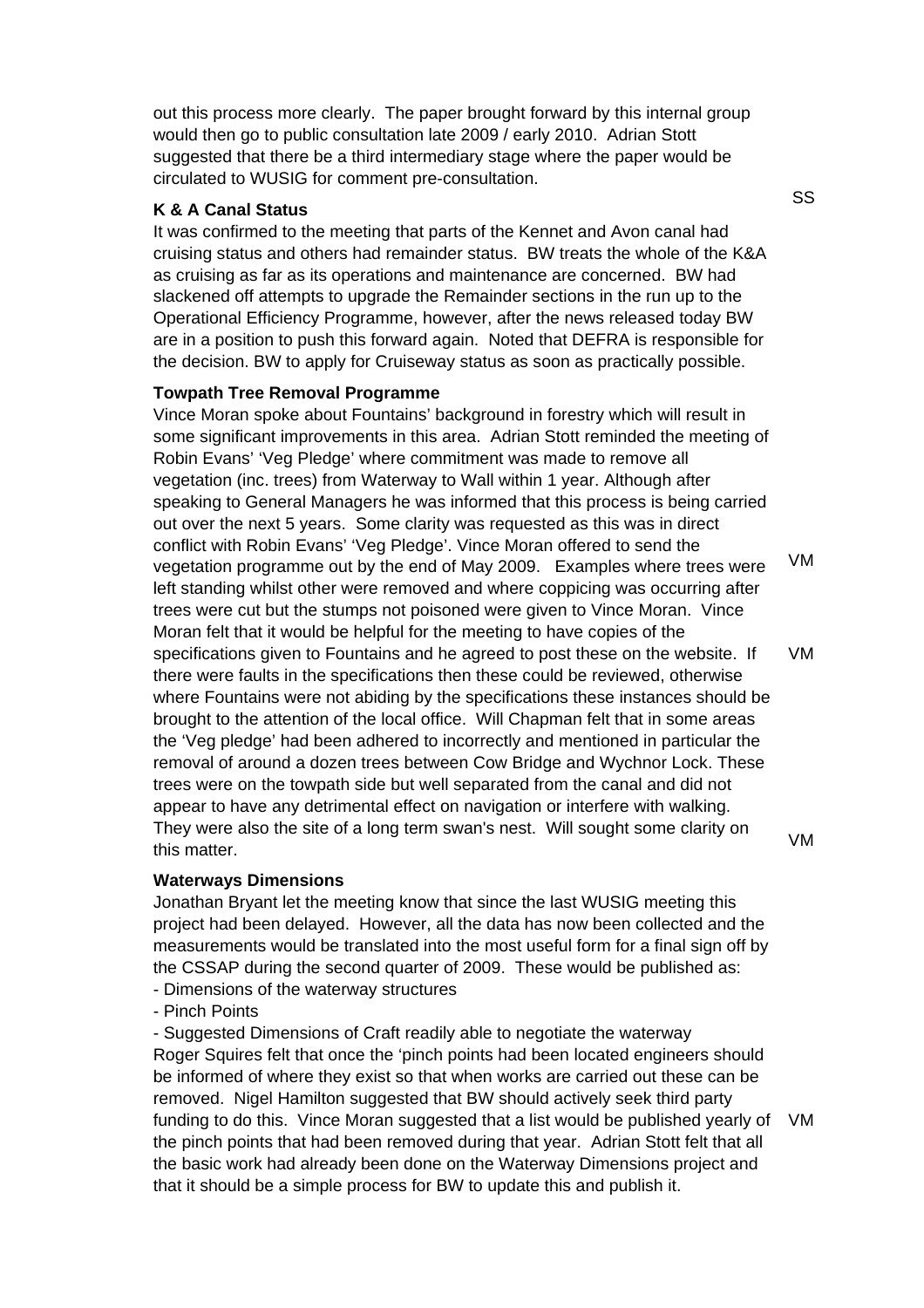# **Dredging**

Adrian Stott requested confirmation on how dredging was prioritised and if so what are the current methods for prioritising. Vince Moran confirmed that there is a methodology for doing this but he did not have the specific details to hand in the meeting he also offered to provide a statement of the prioritisation criteria to the Group.

VM

# **Top Gate Walkways**

Adrian Stott made the observation that along the Lee & Stort top gate walkways were progressively being removed for repairs and never being replaced. Was this a standard? Or was there a standard for replacing them? He felt that it was important that the best did not prevent the good. Vince Moran undertook to investigate the situation concerning missing or removed top gate walkways in the Lea Valley and elsewhere. John Baylis also commented that BW's Risk assessments miss large aspects of the tasks they are assessing, such as crossing the locks. Nigel Hamilton felt that the fundamental critique of a risk assessment should be that they are on-going and reviewed. Nigel had tried to speak to Tony Stammers regarding this but was unsuccessful in contacting him. Jonathan Bryant will chase Tony Stammers to contact Nigel Hamilton. VM JaB

# **Consultation Guidance Note**

Howard Anguish enquired about the draft guidance note on Consultations and whether it had been finalised. Jonathan undertook to finalise and circulate this. JaB

### 5 **Towpath**

### **Cycling**

The meeting discussed the paper that Colin Palmer had prepared for the WUSIG meeting. Colin agreed that there are some existing problems with cyclists but hoped that this paper would try to respond to these areas with workable suggestions. Beryl McDowall felt that this paper should not relate to lock wheelers from boats. Nigel Hamilton raised the point that some funding could be sought through Sustrans and local Governments to improve areas of towpath. However, after attending a recent Sustrans meeting Richard Fairhurst let everyone know that Sustrans did not have the resources to do this presently. Sue Day expressed her concern that this could involve more hard surfacing on towpaths and Colin Palmer agreed that cycling organisations understood that this was a very complex area of great importance. Richard Fairhurst mentioned that there used to be a reciprocal link between Waterscape and the Sustrans website. Simon Salem would review this with the Web team. After a lot of input it was decided that it would not be possible to take this paper forward within WUSIG. A smaller working group consisting of Sue Day, Richard Fairhurst, Adrian Stott, Will Chapman, David Kent, Roger Squires and Colin Palmer would meet to discuss. BW would be pleased to provide the secretarial input. It was suggested that Colin sought representation from some other cycling organisations including Sustrans, BW would provide the admin. There had already been some work on this in the past by BW which the group should review.

# **Horse Riding**

According to the BW Byelaws Horse riding is currently not allowed on Towpaths except for where there are small areas of Bridleway. Horse boating is also disallowed on towpaths unless permission is granted by BW or they are legally entitled to do so, the driver must also be 'competent'. Sue Day wished for these SS

CP

#### JaB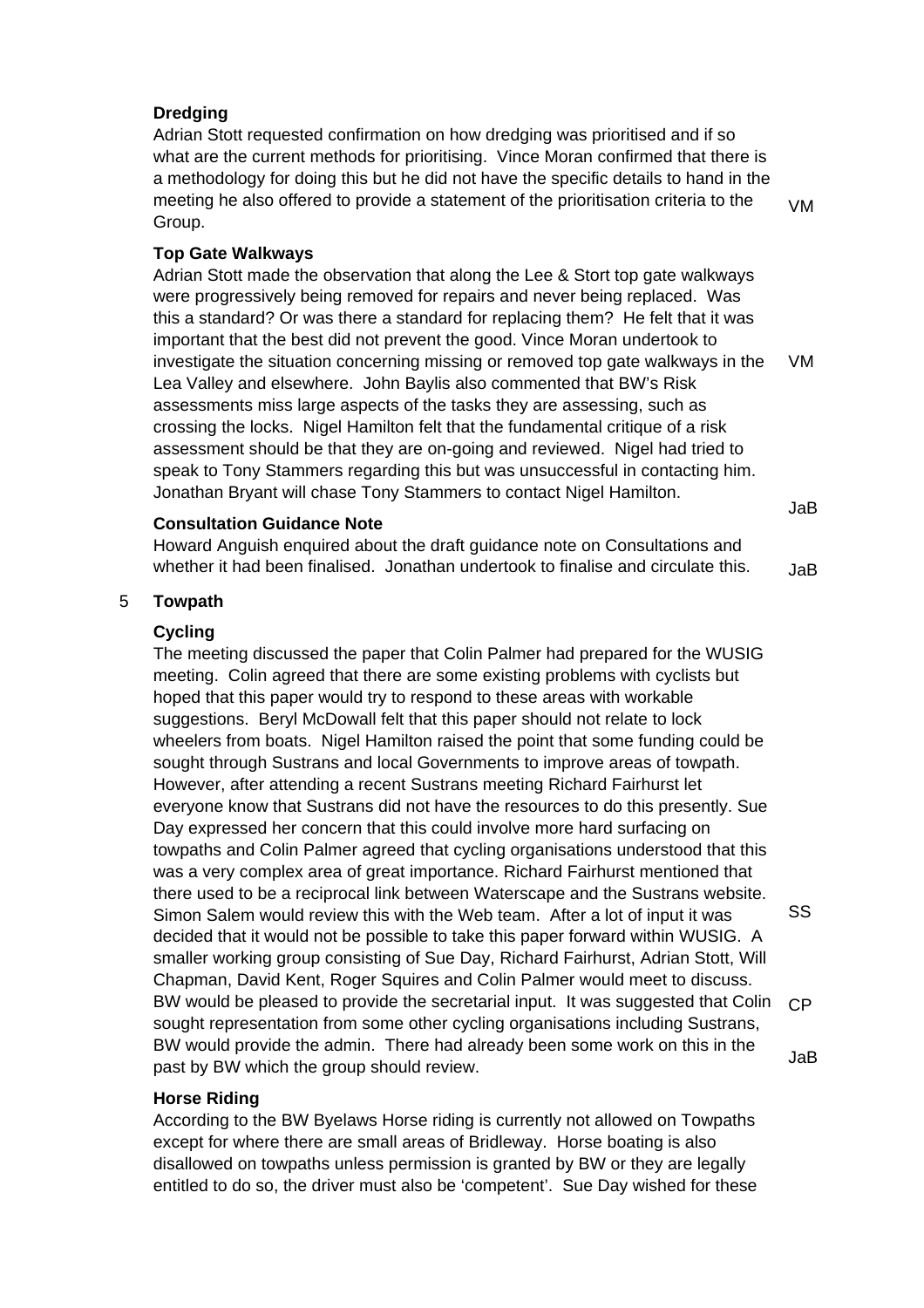Byelaws to be reviewed and offered to make some comments to Jonathan Bryant for the review of the Byelaws. SD

### **Motorbike Barriers**

Sue Day commented that these prevent horse boating as they restrict the access of horses to the towpaths. On her journeys Sue has encountered seized and changed locks, the meeting felt that all barriers should be identified and have the same padlocks and that they should be accessed regularly to prevent them seizing up. Vince Moran will ensure that all motorcycle barriers are accessed regularly by Length Inspectors and Boat Checkers. Adrian Stott also mentioned the appearance on towpaths of railings which are not flat with sloped ends to enable the ropes of a horse drawn boat to slip over. Vince Moran confirmed that there was no programme to install these and would look into the matter.

# **Angling Trust**

David Kent informed the meeting that the Angling Trust was the new body whose main task is to co-ordinate other smaller Angling groups. There is a development board with Angling and club development as its brief. The legal team will stay as a periphery. Beryl McDowall sought clarification on whether moorings were installed after land was leased to Angling Clubs or whether land that was already leased to Angling Clubs was then turned into moorings. David Kent mentioned that in his experience it is normally written into a lease agreement that if there is the opportunity for BW to generate additional revenue from the area then they are able to do so, he also mentioned that it works very well when there is communication between the different interested parties. Pegging on lock landings was also brought up by Roger Squires, David Kent explained that there are totem poles to indicate which direction to peg from; they are set 25m clearance of any mechanical structures.

# 6 **Boating**

### **Progress on Enforcement**

Simon Salem informed the meeting that there had been significant improvements made in the evasion rates. They had fallen from 10.4% to 6.7% in November 2007 and 4.7% at the end of 2008/2009 financial year. Tough targets for licence income of just over £15 million had been set and exceeded. Simon confirmed that the enforcement process had been cost effective and was represented in the final income figures. Beryl McDowall mentioned that previously it had been agreed that there would be stickers for genuine overstayers to display. Sally Ash will look into this.

# **Online mooring policy**

Sally Ash had distributed a copy of the pre-consultation working draft of BW's Online mooring policy. Sally was seeking the meeting's initial view on the paper. In general the meeting was pleased that BW was at a suitable stage to be able to discuss this topic. It was agreed that WUSIG members would have until 31 May 2009 to submit their comments. David Kent felt that this topic would require ongoing communication between all parties to avoid problems being created and that RBOA wished to have a significant input into what happens on the towpath. Will Chapman raised the point that this review cannot happen in isolation and careful consideration needs to be given to the impact that this will have on local communities and businesses. Sally confirmed that a lot of research is being undertaken in this area and that BW understood the importance. Howard

SA

VM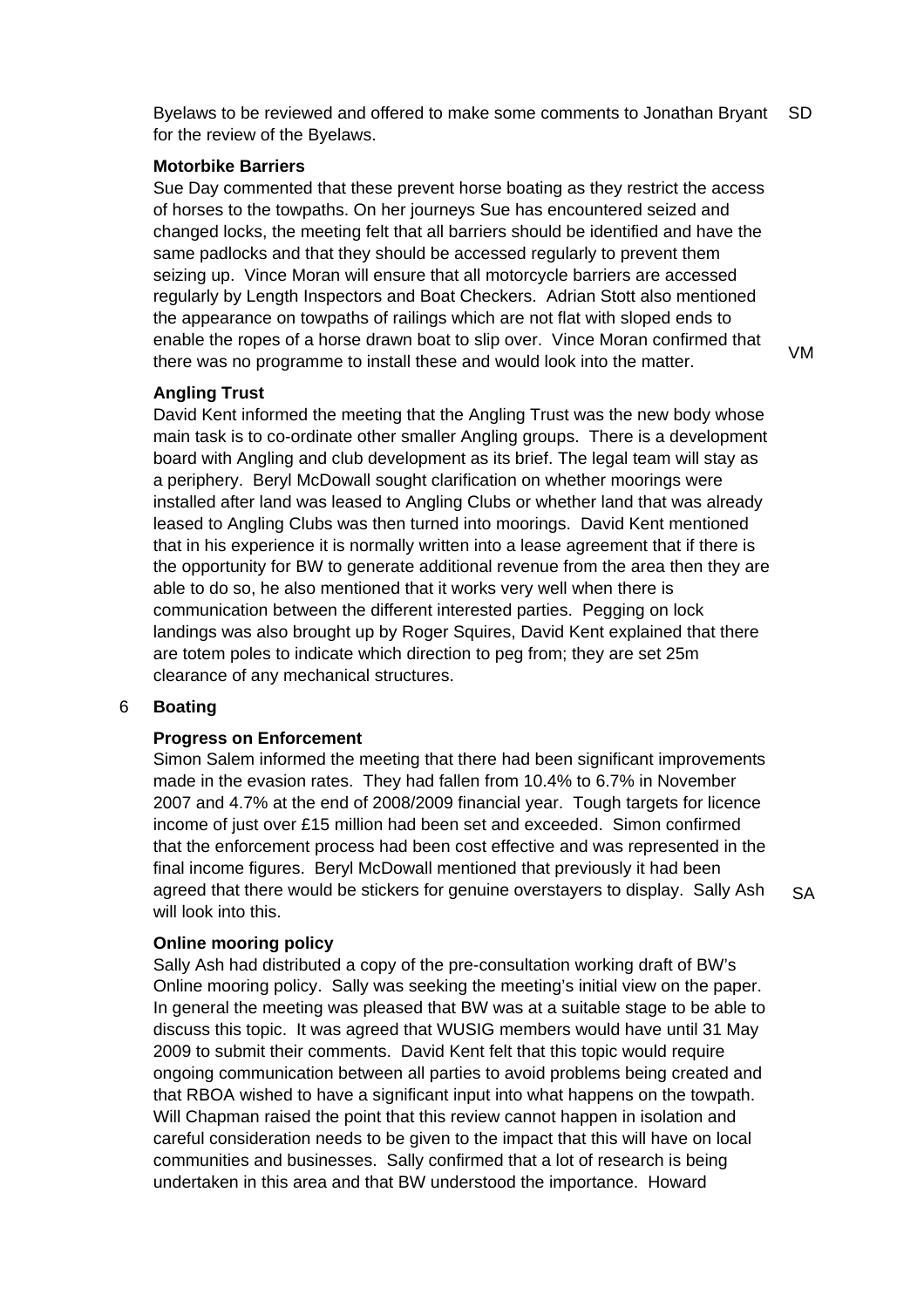Anguish felt that there were still grey areas in the Continuous Cruising policy. Sally Ash asked Howard to let her know which specific areas these were. Geoff Ashton commented on the statement that renewal of commercial leases could be declined to reduce the number of online moorings and that acceptable density needed to be confirmed in an area before declining a licence. Madge Bailey let Geoff know that this was not the intention in the first instance but that the wording may be too strong and need reviewing. Roger Squires felt that it should be made clearer that in certain areas, such as London, the opposite of this paper was happening and would still be happening. A discussion was had on overstaying on moorings, Colin Tuck felt that introducing a chargeable permit/permission to stay, went against 'Suggested *Principles, Item 4 (Waterways are primarily for navigation. We must have sufficient places for people to tie up during a cruise and plenty of breathing space between groups of moored boats'.* Colin also felt that there should be an overstay charge (Parking Fine), which would not be a further permission to stay; this was agreed by a majority at the meeting. The meeting felt that the drafting of the table should be clearer and that the balance of long term and 24/48 hour moorings needed to be more even. BW visitor moorings and changes to time limits was discussed by the meeting, it was agreed that BW should consult with local User Groups where possible.

Adrian Stott summarised the paper he had distributed. He felt that the discussion of policy on residential moorings should be dealt with separately, to avoid clouding the online mooring issue. He advocated that the "continuous cruising" approach was never likely to be effective, and should be abandoned. The aims should be to reduce the density of mooring to the standard level chosen for the waterway length concerned, and to ensure there is always vacant space available for the use of visiting boats. He recommended that regulation of on-line mooring (as opposed to "moorings") should be by per-day pricing, which can achieve these aims, and no longer by length of stay, which cannot. Payments for online mooring could be reliably, efficiently, and profitably (to BW) collected through debit of an account associated with the boat concerned.

### **Stoppage plans**

Sally Ash sought the meeting's views on not printing out and posting the Stoppage Programmes this year. The view of the meeting was that if the up to date information was readily available on-line and a printed copy would be sent upon request by the customer to the Customer Contact Centre then this would be acceptable. BW would consider whether the date of the Stoppage Programme customer meeting should be postponed to allow the business units some more time to finalise their stoppage programmes. Users felt that the extra time should be used by BW to ensure that the quality of initial plans presented by local teams to user groups for consideration is improved on recent years. There was agreement that the programme need not be published until the end of September. Adrian Stott suggested that a notification e-mail should be sent to registered customers when the programme is finalised or when changes are made. Sally Ash also provided the meeting with a graph showing monthly usage of 'Canalphone' and its decline to less than 20 calls per month since the introduction of the on-line stoppage programme. The meeting felt that phasing out of this service would be appropriate and that customers who did not have access to the internet would be able to call customer contact centre for information as necessary.

VM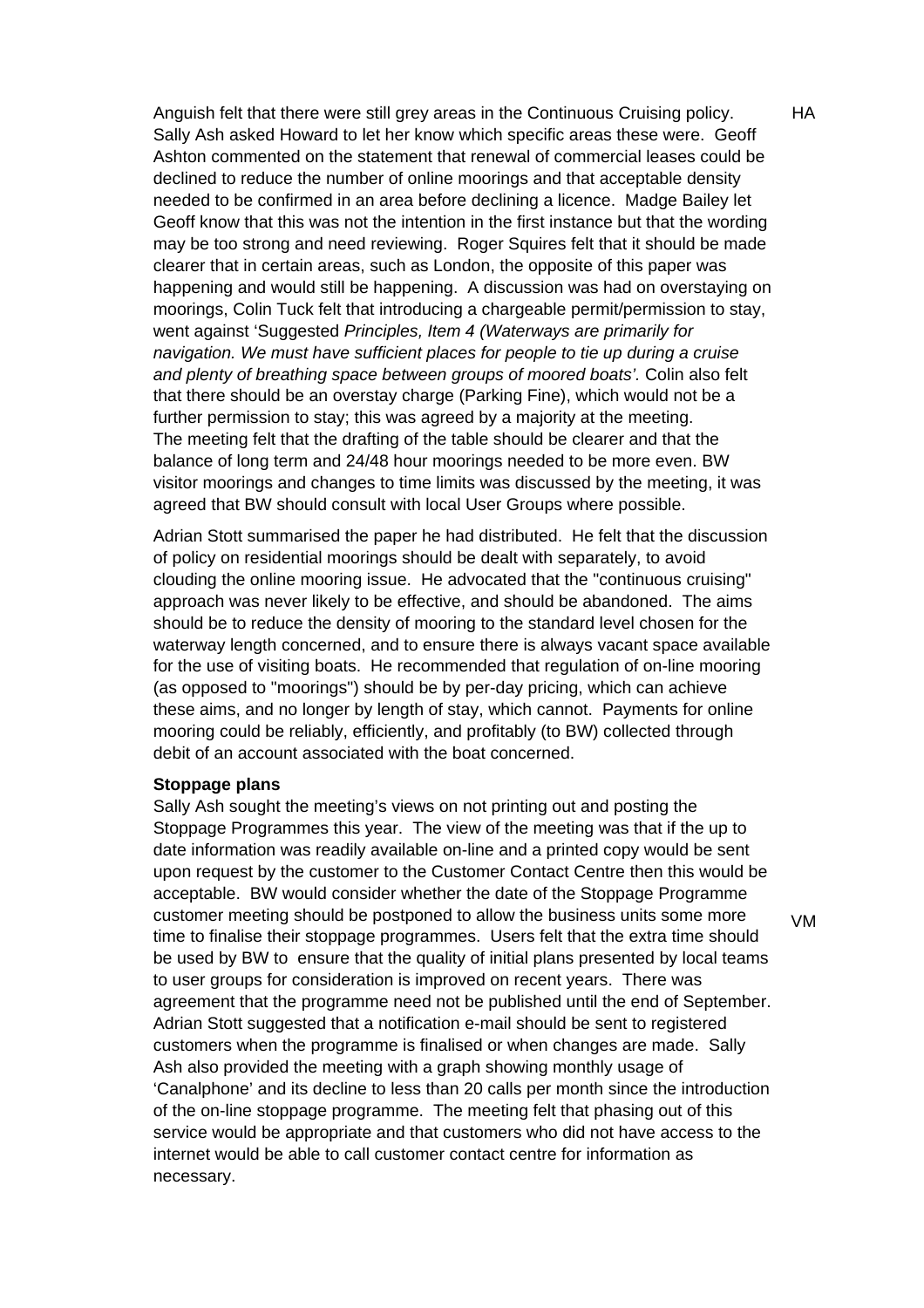# **Security locks on BW operational structures**

Roger Squires commented that there was a difference in the type of lock used between the north and the south of the country. John Baylis let the meeting know that approximately 80% of BW locks are the 'T' key type with only about 50 locks being operated with the Yale key, mostly electro-hydraulic structures in the North. The reason for this is that the 'T' locks are less susceptible to vandalism. Nigel Hamilton noted that the spring loaded "t bar" operated system of security locks, were far easier/ quicker to use, more popular with boaters and less prone to vandalism he also suggested that these should become the standard method for fitting security locks to BW structures; Vince Moran agreed to look into this. Adrian Stott noted that there are better approaches than padlocks or handcuffs, and requested that no standardisation be adopted until the most suitable one had been agreed. Bernard Hales also spoke to the meeting about the sale of BW keys on Ebay. Sally Ash confirmed that we were aware of this and BW has spent a lot of time investigating the legal powers that we have to remove the sale of these keys on Ebay and BW is unable to prevent the sale of these keys on Ebay.

# **Boat Masters Licence**

Jonathan Bryant spoke to the meeting about the MCA revised guidelines which will go out to public consultation on the week of 28 April 09.

# 7 **Customer service and telephone assistance**

The meeting discussed the current opening hours of the customer service contact centre. It was generally felt that the current opening hours were adequate with an emergency line available for out of hour emergencies. Howard Anguish felt that to cater for the many leisure customers it might be helpful to have opening hours all weekend, there was agreement with this.

# 9 **Update on BWAF Heritage Sub-Groups**

This item was not discussed

# 10 **Director customer meetings**

The meeting had a list of dates and venues circulated prior to the meeting and Jonathan Bryant confirmed that there would be an additional date for a meeting in Gloucester and this would be circulated to members. This year Simon Salem or Vince Moran would be conducting the meetings accompanied by either Sally Ash or Jonathan Bryant. Roger Squires mentioned that there were no notes from the customer meetings published on the website; Jonathan Bryant will look into this. JaB

# 11 **AOCB**

The Water Framework directive was raised with Jonathan Bryant by David Pearce who was unable to attend the meeting. BW has submitted comments on this paper and a copy will be circulated to the meeting. JaB

Sue Cawson mentioned that all of the waterways should be walked at least twice a month from an operational point of view to check lock structures and paddles. She mentioned that on the Northampton 21 lock the ladders have silted up and need cleaning. She also mentioned, along with Phil Prettyman, that cill protection seemed to be disappearing. They wished to stress the importance of this for protecting the longevity of the sills and for the protection of the passing boats. David Kent let the meeting know of some dates: 25 July 2009- New Junction Canal, fishing competition 12-4pm. 08 August 2009- Staffordshire and

VM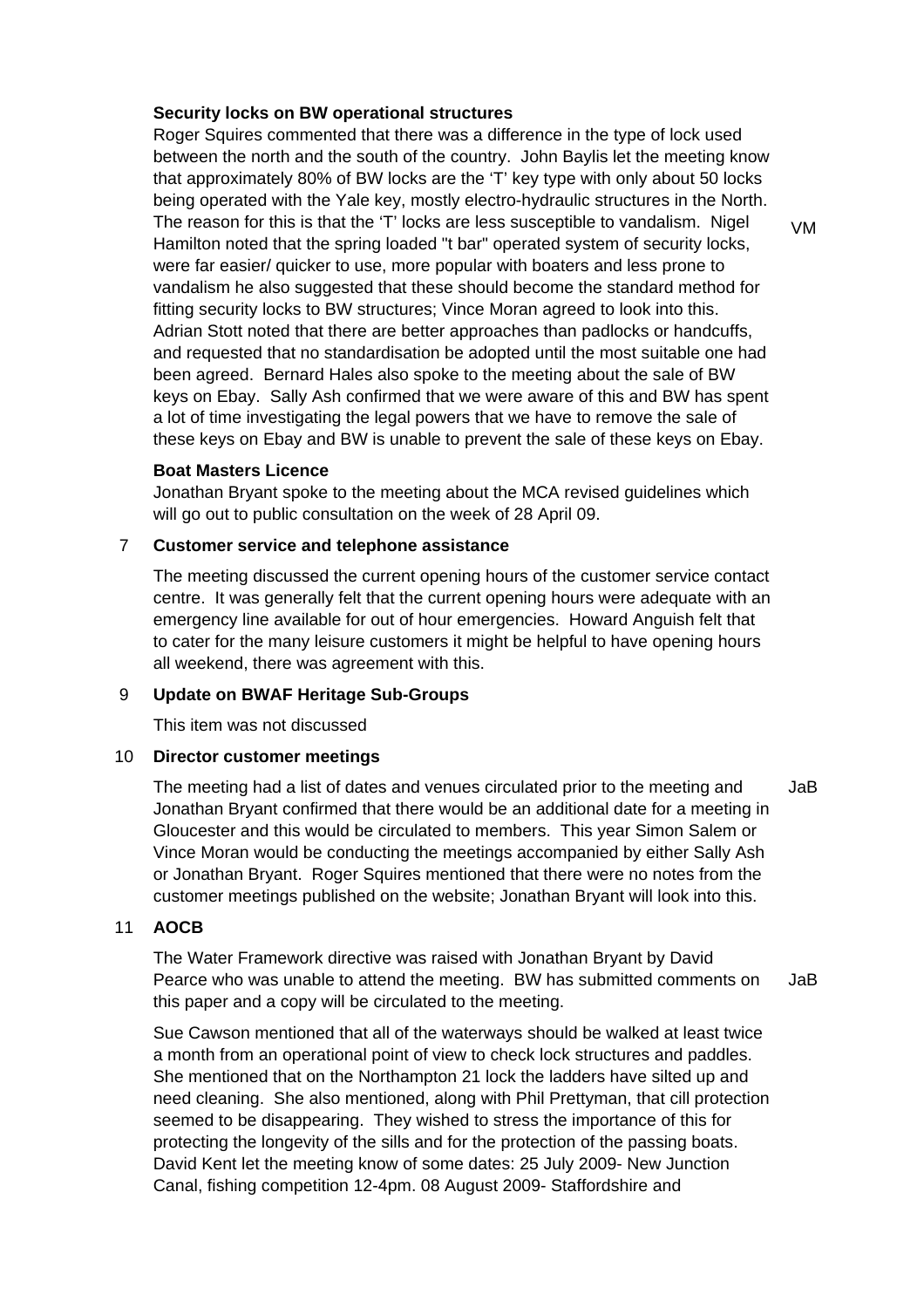Worcestershire and Trent and Mersey, fishing competition 12-4pm

# **Date of Next Meeting**

Wednesday 07 October 2009